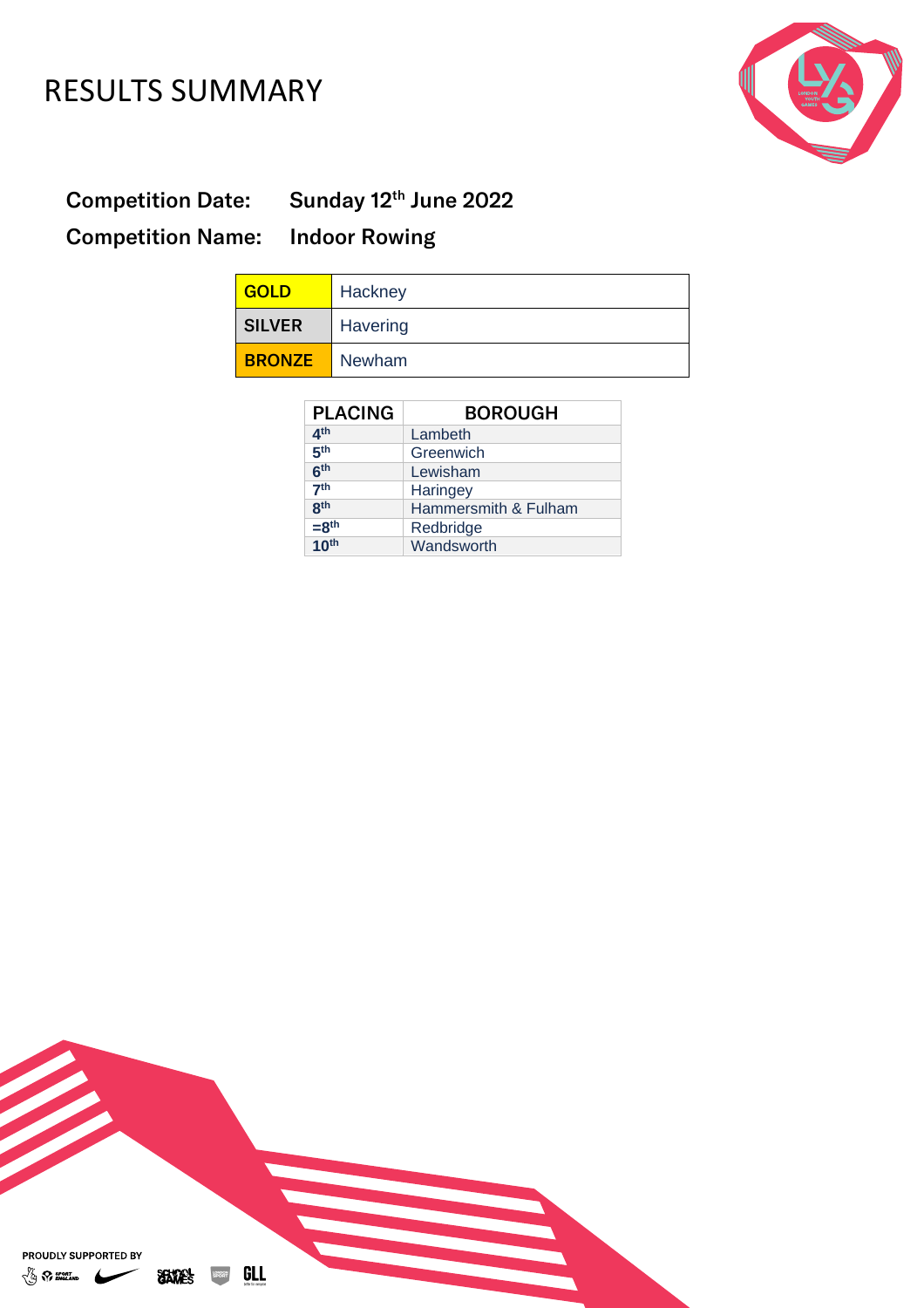

### E0 Year 7 Boys 2mins Results

| # | <b>NAME</b>              | <b>TEAM</b> | <b>RESULT</b> |
|---|--------------------------|-------------|---------------|
|   | Ademide Oyeleye          | Lewisham    | 587           |
| റ | Jayden Twum              | Havering    | 543           |
| 3 | Alim Sekrane-Ali         | Hackney     | 522           |
| 4 | <b>Isaiah David</b>      | Lambeth     | 464           |
| 5 | <b>Frederick Pearton</b> | Greenwich   | 442           |

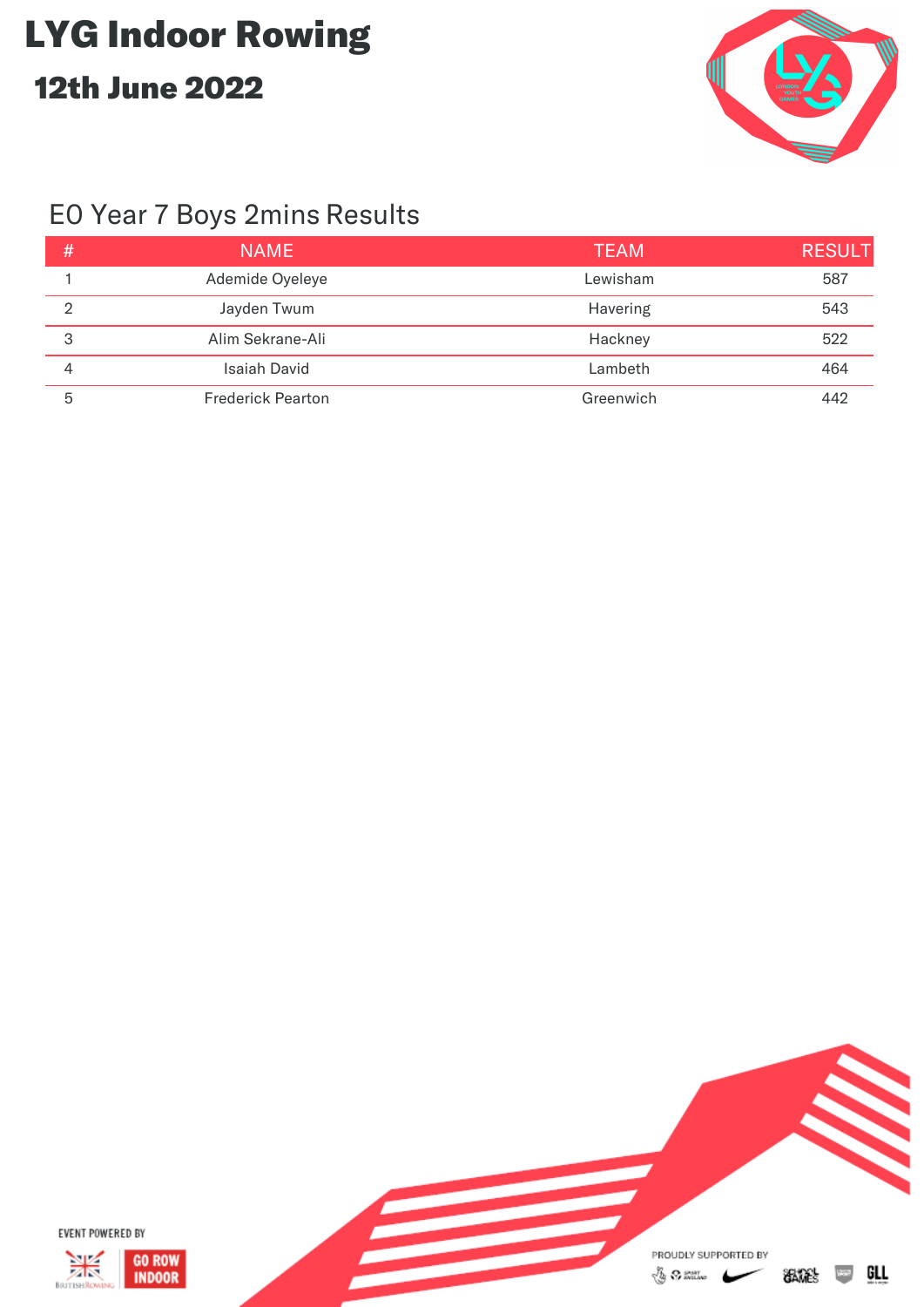

#### E1 Year 7 Girls 2mins Results

| #              | <b>NAME</b>            | <b>TEAM</b>            | <b>RESULT</b> |
|----------------|------------------------|------------------------|---------------|
|                | Sienna Hutchinson      | Hackney                | 512           |
| $\overline{2}$ | Ashley Camacho Alvarez | Lambeth                | 485           |
| 3              | Hannah Tamimi          | Hammersmith and Fulham | 472           |
| $\overline{4}$ | Jessica Rothon         | Havering               | 468           |
| 5              | Katerina Pavola        | Newham                 | 465           |
| 6              | Nono Adigom Uzonwa     | Lambeth                | 453           |
| $\overline{7}$ | Amelia Eason           | Havering               | 449           |
| 8              | Celia Yeatman          | Greenwich              | 413           |
| 9              | Anna Bruzzaniti        | Greenwich              | 399           |
| 10             | <b>JUEE Thorat</b>     | Redbridge              | 391           |
| 11             | Delphi Baker           | Lewisham               | 369           |

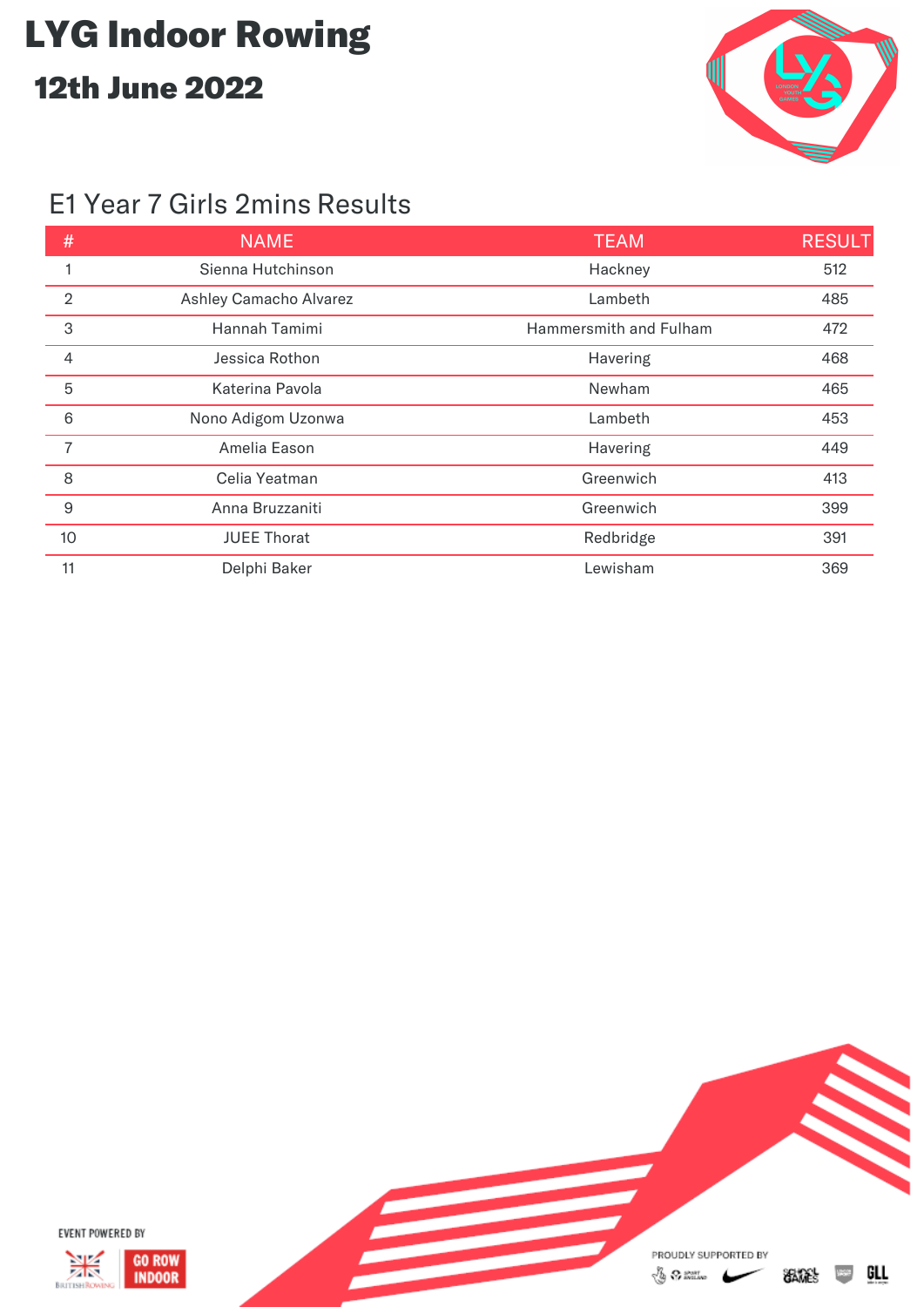

### E2 Year 8 Boys 3mins Results

| #              | <b>NAME</b>      | <b>TEAM</b> | <b>RESULT</b> |
|----------------|------------------|-------------|---------------|
|                | Joe Alfie Linnen | Havering    | 824           |
| $\overline{2}$ | Logan McCann     | Hackney     | 809           |
| 3              | Tom Ravenscroft  | Greenwich   | 801           |
| 4              | Hans Beeckam     | Lewisham    | 787           |
| 5              | George Pearce    | Havering    | 740           |
| 6              | Shamari Walker   | Lambeth     | 692           |
|                | Hasnan Saqib     | Newham      | 663           |

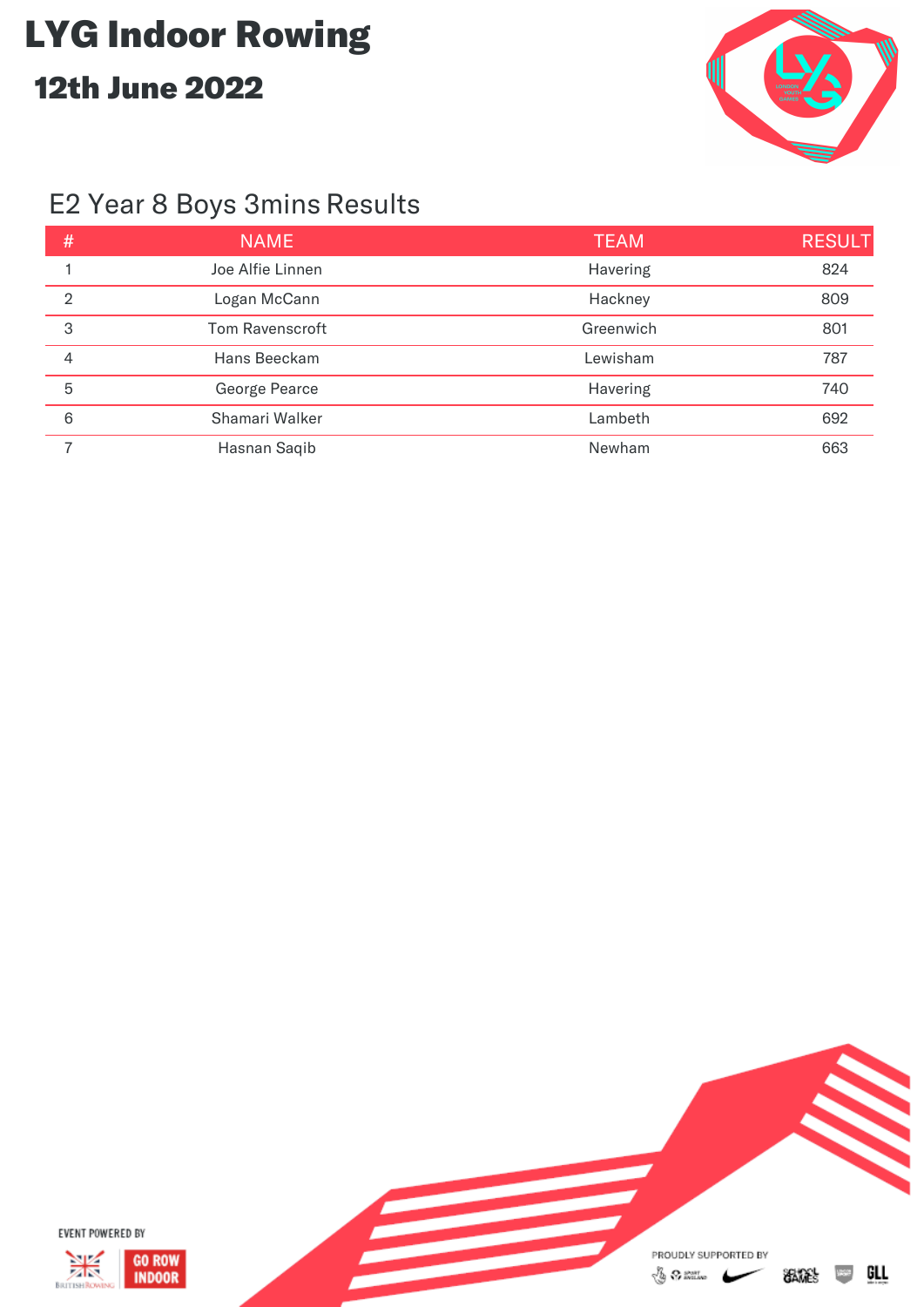

#### E3 Year 8 Girls 3mins Results

| #              | <b>NAME</b>        | <b>TEAM</b>            | <b>RESULT</b> |
|----------------|--------------------|------------------------|---------------|
|                | Martha Newman      | Hackney                | 780           |
| $\mathfrak{D}$ | Amy J. Mansell     | Havering               | 766           |
| 3              | Elisha Twitchett   | Hackney                | 754           |
| 4              | Meso Adigom-Uzonwa | Lambeth                | 733           |
| 5              | Jayme Tesseyman    | Greenwich              | 667           |
| 6              | Milly Jones        | Havering               | 636           |
|                | Matylda Bruzzaniti | Lewisham               | 559           |
| 8              | Aitana Blanes-Easo | Hammersmith and Fulham | 517           |

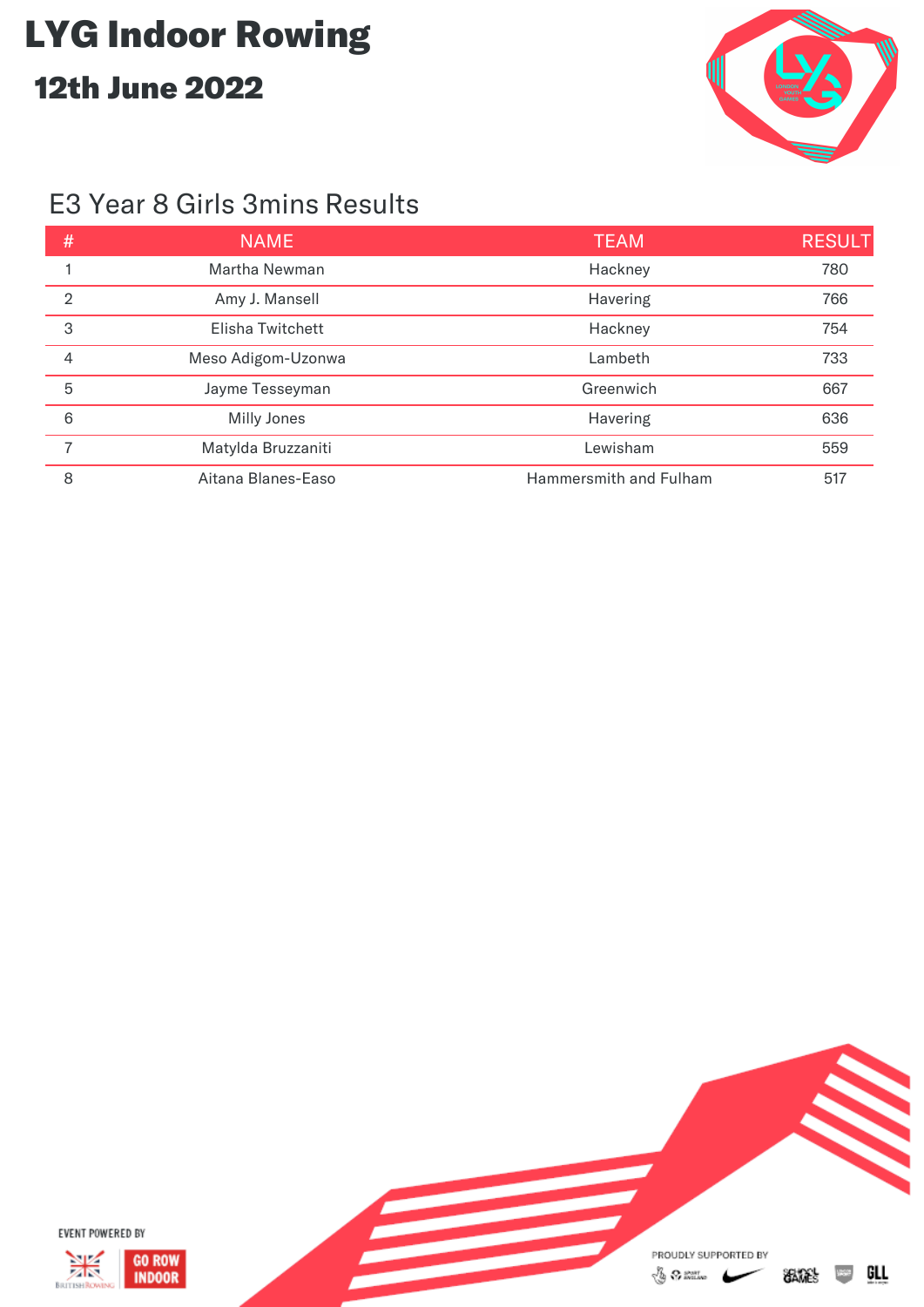

### E4 Year 9 Boys 4mins Results

| #              | <b>NAME</b>           | <b>TEAM</b> | <b>RESULT</b> |
|----------------|-----------------------|-------------|---------------|
|                | Otto Berg De Kerangal | Wandsworth  | 1163          |
| $\overline{2}$ | Hersham Chenami       | Haringey    | 1130          |
| $\,3$          | Llewellyn Porter      | Hackney     | 1128          |
| 4              | Archie Young          | Havering    | 1088          |
| $\overline{5}$ | Evan Chadbourne       | Hackney     | 1074          |
| $6\,$          | Ioan Mackay Thomas    | Haringey    | 1042          |
| $\overline{7}$ | <b>Thomas Radley</b>  | Haringey    | 1034          |
| 8              | Cillian Cooke         | Lewisham    | 1032          |
| $9$            | Hugo Harris           | Haringey    | 1000          |
|                | David Odegah          | Havering    | 1000          |
| 11             | Ethan Eranshaw        | Haringey    | 957           |
| 12             | Nuruzzaman Bhuiyan    | Newham      | 952           |
| 13             | <b>Omarion Spoun</b>  | Lambeth     | 927           |

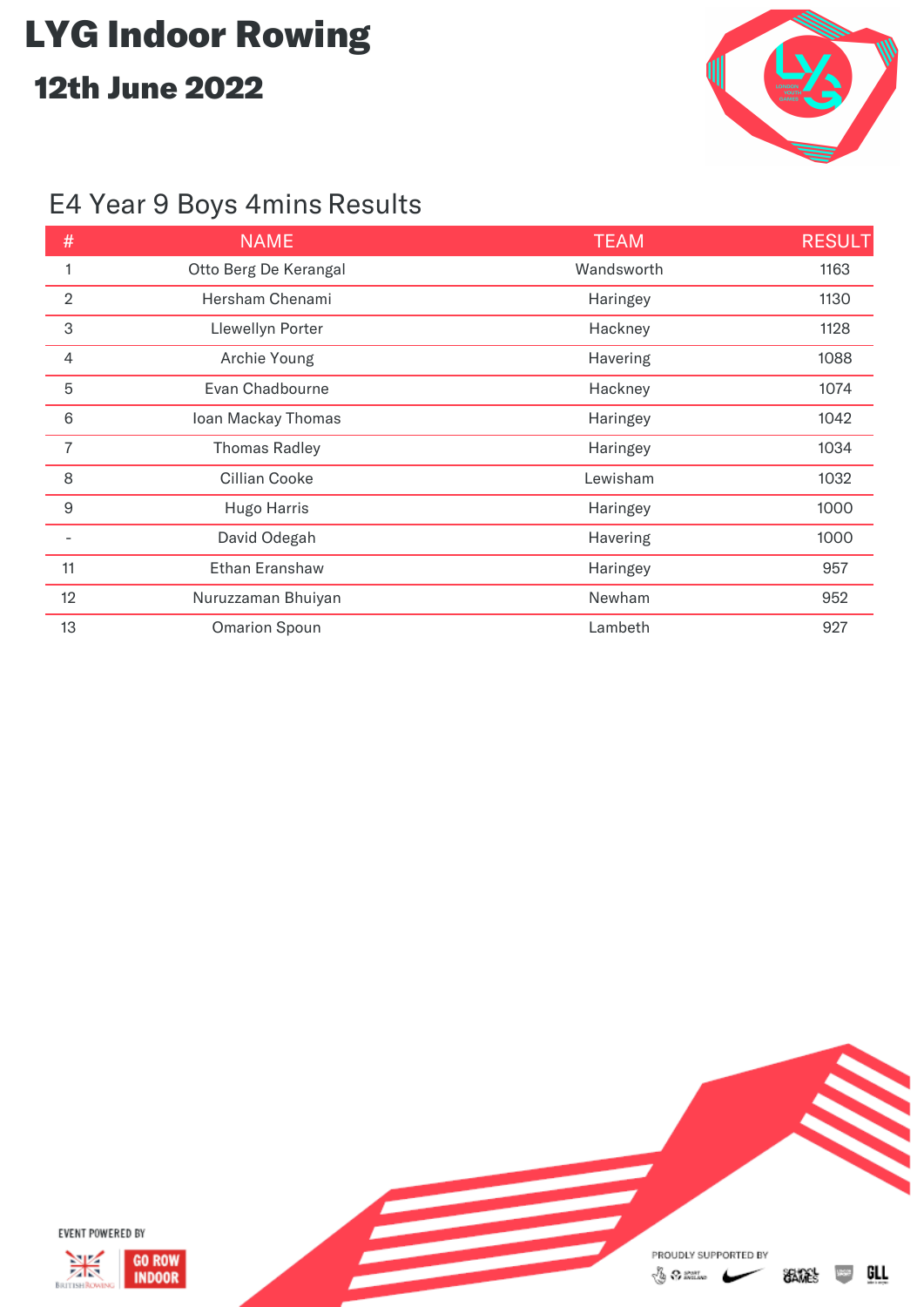

#### E5 Year 9 Girls 4mins Results

| #              | <b>NAME</b>           | <b>TEAM</b>            | <b>RESULT</b> |
|----------------|-----------------------|------------------------|---------------|
|                | Jess Kerbiriou        | Hackney                | 1047          |
| $\overline{2}$ | Daniela Raguckaite    | Newham                 | 1021          |
| 3              | Anaiah Aruna          | Havering               | 948           |
| 4              | Desislava Popova      | Havering               | 916           |
| 5              | <b>Fay Delaney</b>    | Hackney                | 902           |
| 6              | Natalie Claros Zapata | Lambeth                | 900           |
| 7              | Wynta Chin-Roberts    | Lambeth                | 835           |
| 8              | Ealaf Al-Najar        | Hammersmith and Fulham | 789           |

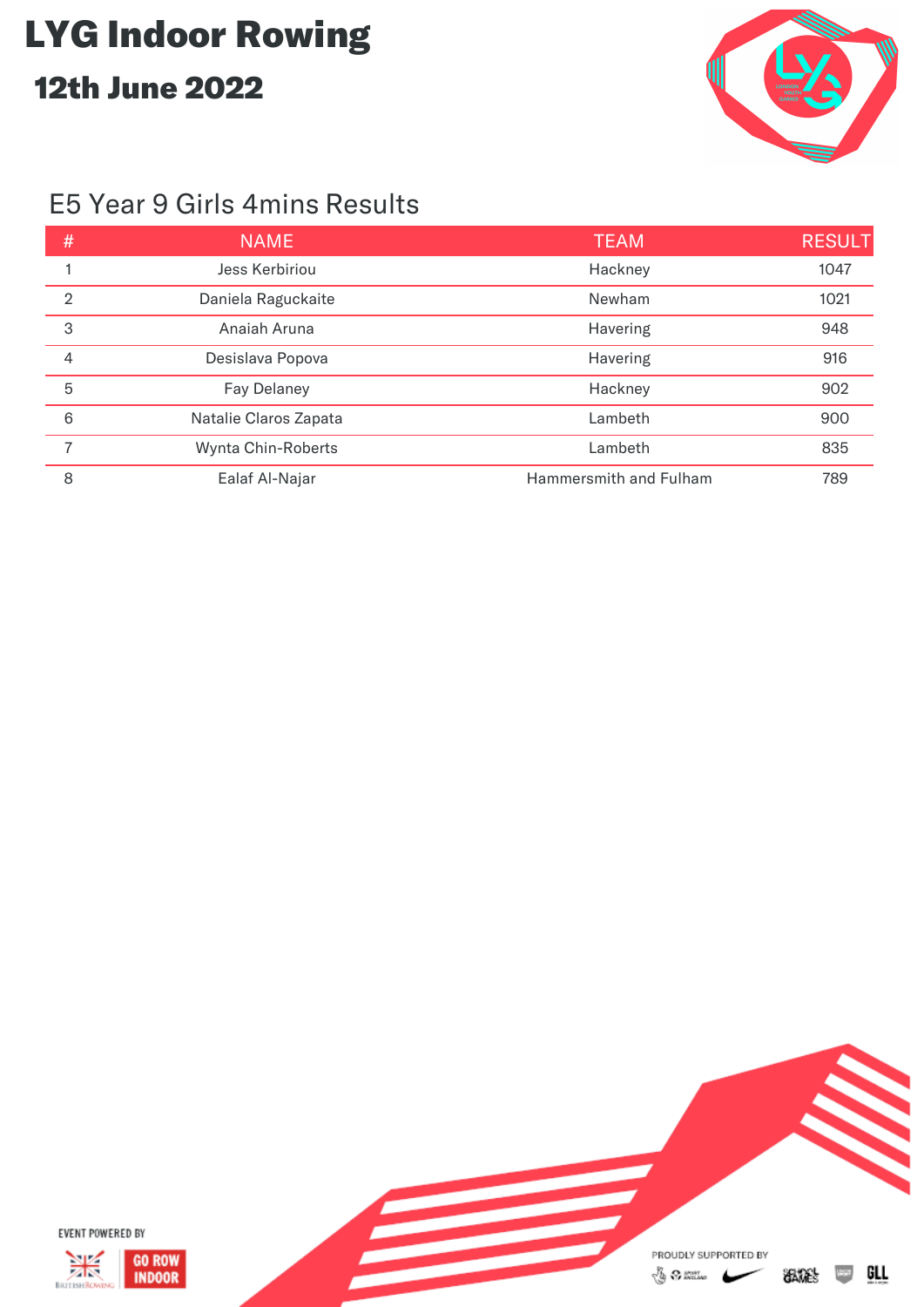

### E6 Year 10 Boys 5mins Results

| #              | <b>NAME</b>                  | <b>TEAM</b> | <b>RESULT</b> |
|----------------|------------------------------|-------------|---------------|
|                | <b>Dmitry Egorov</b>         | Wandsworth  | 1345          |
| $\overline{2}$ | Theo Wilson                  | Hackney     | 1318          |
| 3              | Vincent Ojiako               | Hackney     | 1234          |
| 4              | <b>Gurpreet Singh Sanger</b> | Newham      | 1218          |
| 5              | <b>Dyrell Misek</b>          | Lambeth     | 1167          |
| 6              | Faizan Ahmed                 | Redbridge   | 1143          |
| 7              | Ansah Agyeman                | Havering    | 1045          |
| 8              | Nabeel Mohammed              | Havering    | 986           |

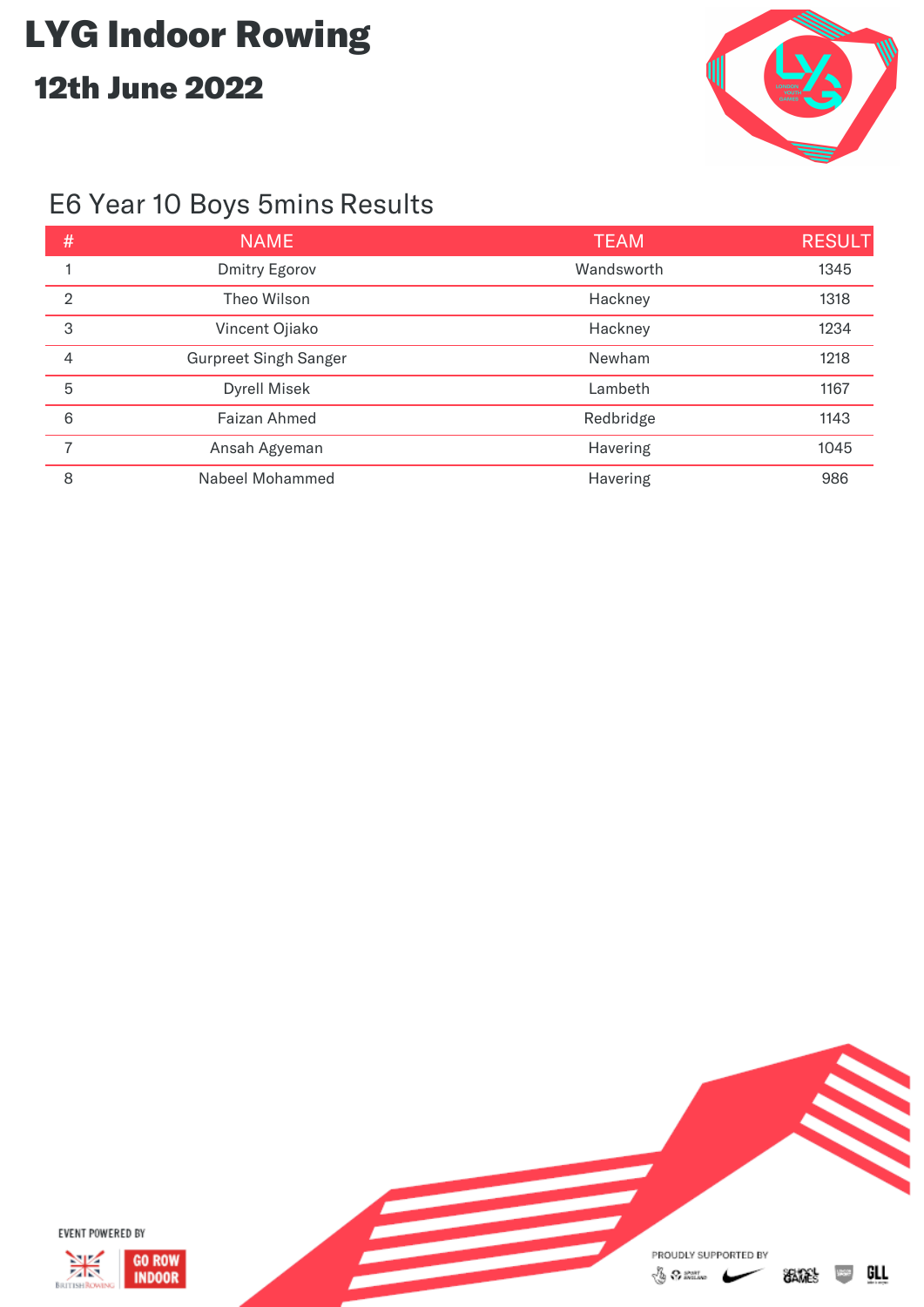

#### E7 Year 10 Girls 5mins Results

| #               | <b>NAME</b>             | <b>TEAM</b> | <b>RESULT</b> |
|-----------------|-------------------------|-------------|---------------|
|                 | Lolly Leitch            | Haringey    | 1302          |
| $\overline{2}$  | Anya Hawkes             | Redbridge   | 1277          |
| 3               | Oliva Dias Watson       | Hackney     | 1252          |
| 4               | Isabel Van Der Straaten | Redbridge   | 1219          |
| 5               | Ellie Jones             | Redbridge   | 1160          |
| $6\phantom{1}6$ | <b>Amelie Nivelle</b>   | Hackney     | 1092          |
|                 | Zahra Akram             | Redbridge   | 1092          |
| 8               | Jayma Thomas            | Havering    | 1019          |
| 9               | Laura Dack              | Havering    | 1010          |

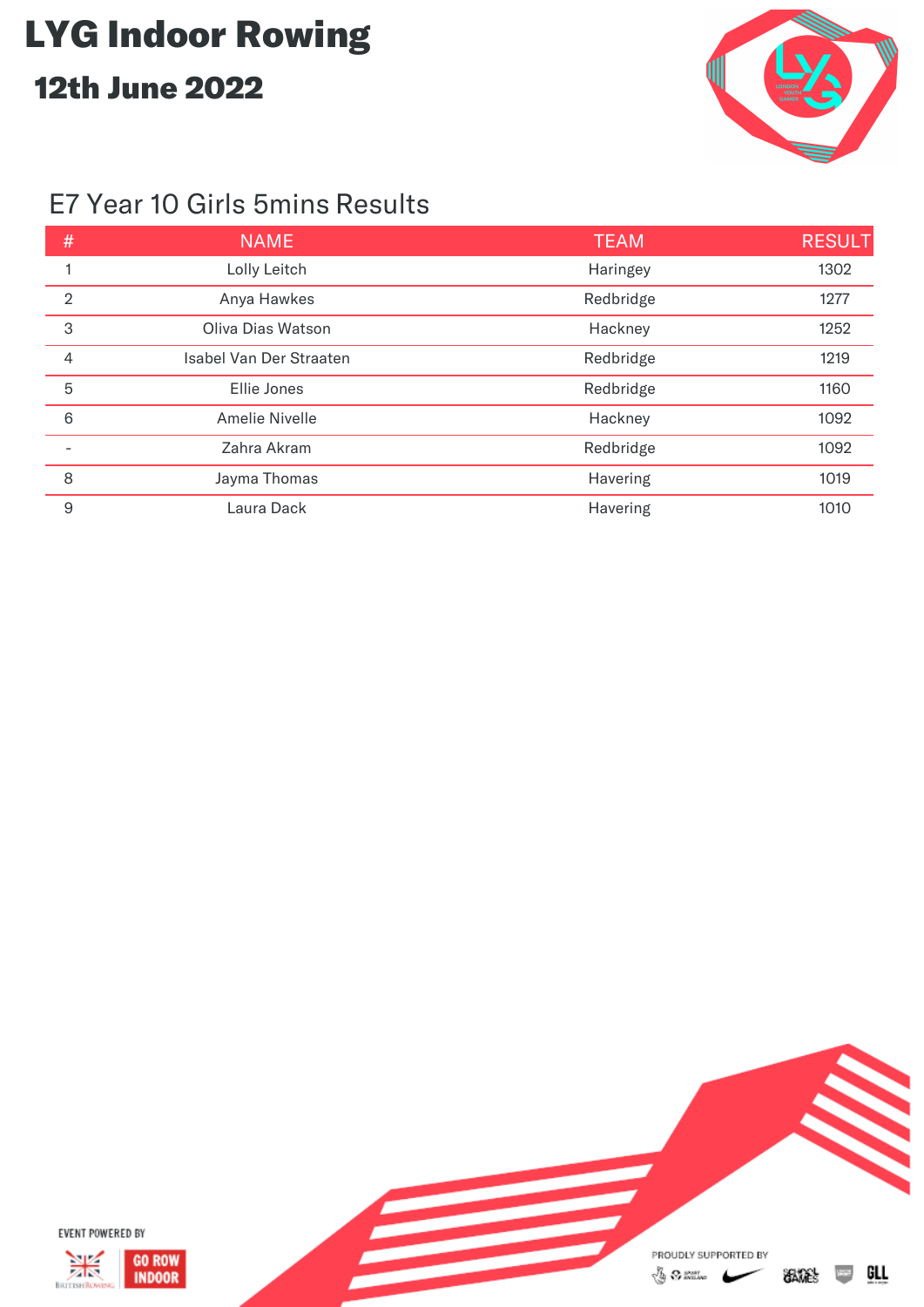

### E8 Year 11 Boys 6mins Results

| LA M H        | <b>AM</b> |      |
|---------------|-----------|------|
| Jack Stephens | Haringey  | 1268 |

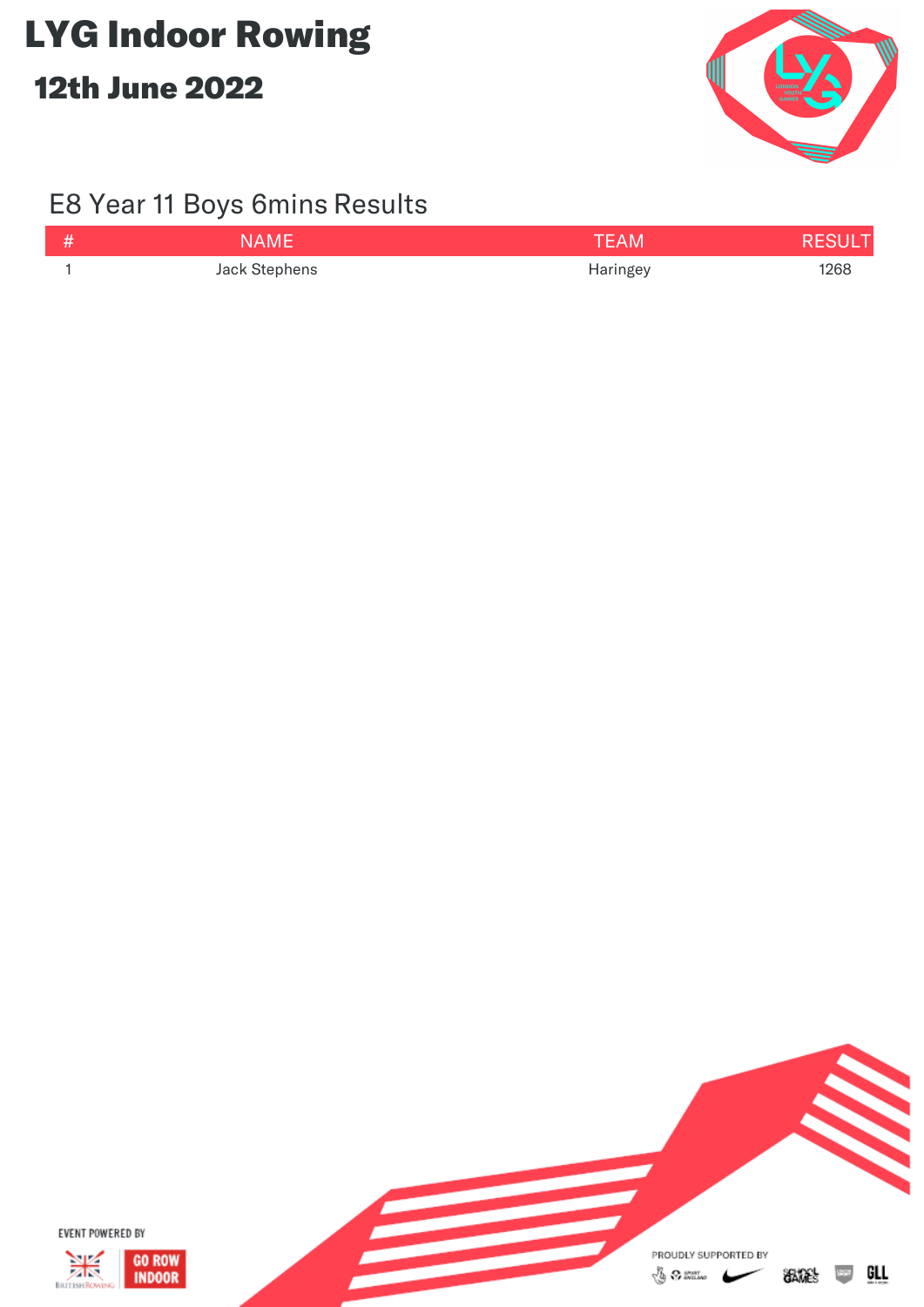

### E9 Year 11 Girls 6mins Results

| NAMF              | TFAM      |      |
|-------------------|-----------|------|
| Evie Ravenscroft  | Greenwich | 1161 |
| Rosheen Naniwonde | Newham    | 1009 |

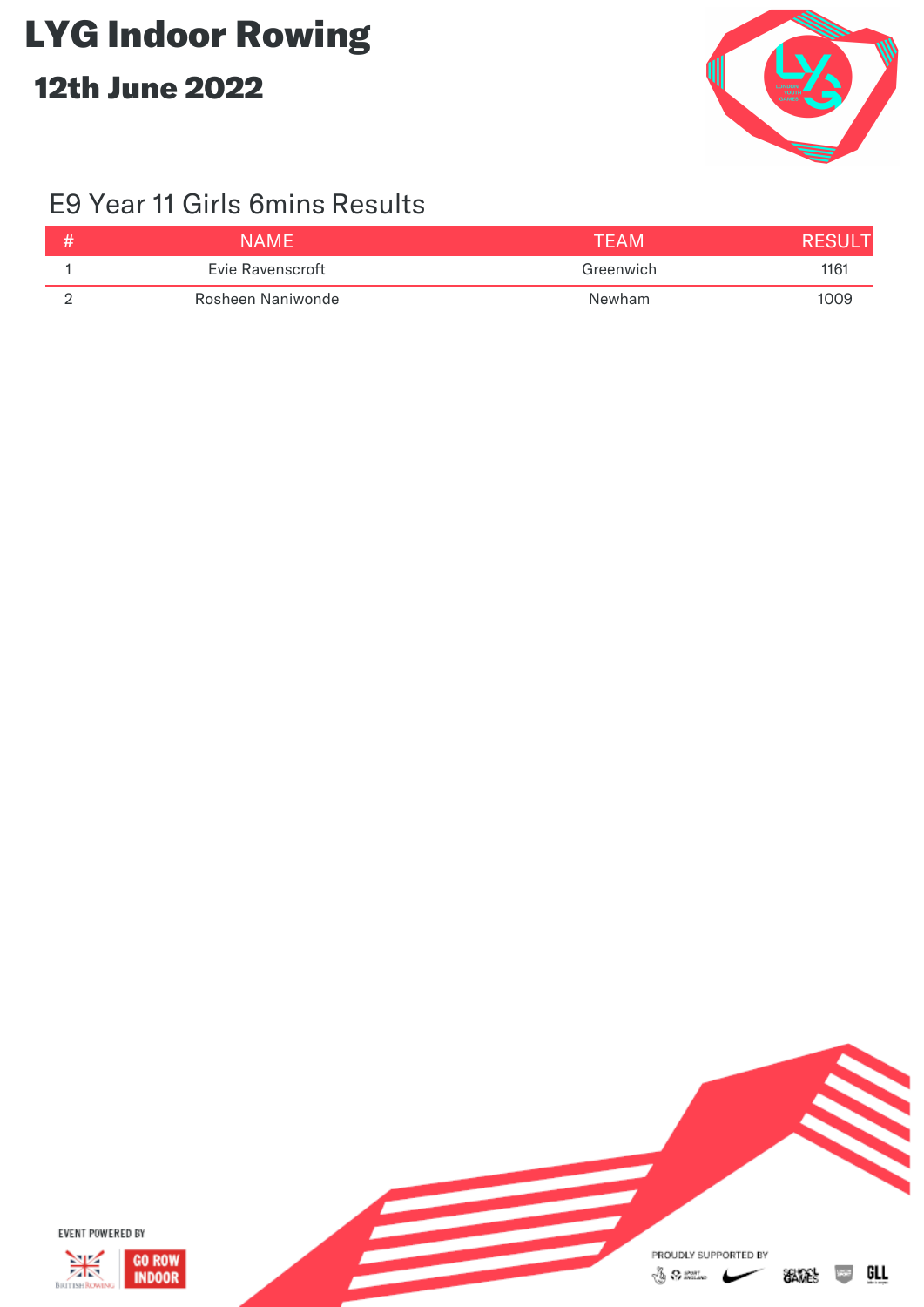

### E10 KS3 Boys Results

| #              | <b>NAME</b>          | <b>TEAM</b> | <b>RESULT</b> |
|----------------|----------------------|-------------|---------------|
|                | Jose Marquez         | Hackney     | 549           |
| $\mathfrak{D}$ | <b>Tommy Fawsitt</b> | Havering    | 497           |
| 3              | Riley Whitworth      | Havering    | 431           |
| 4              | <b>Codie Loades</b>  | Newham      | 406           |
| 5              | Julian Alino         | Hackney     | 401           |
| 6              | <b>Isaiah Brown</b>  | Hackney     | 345           |

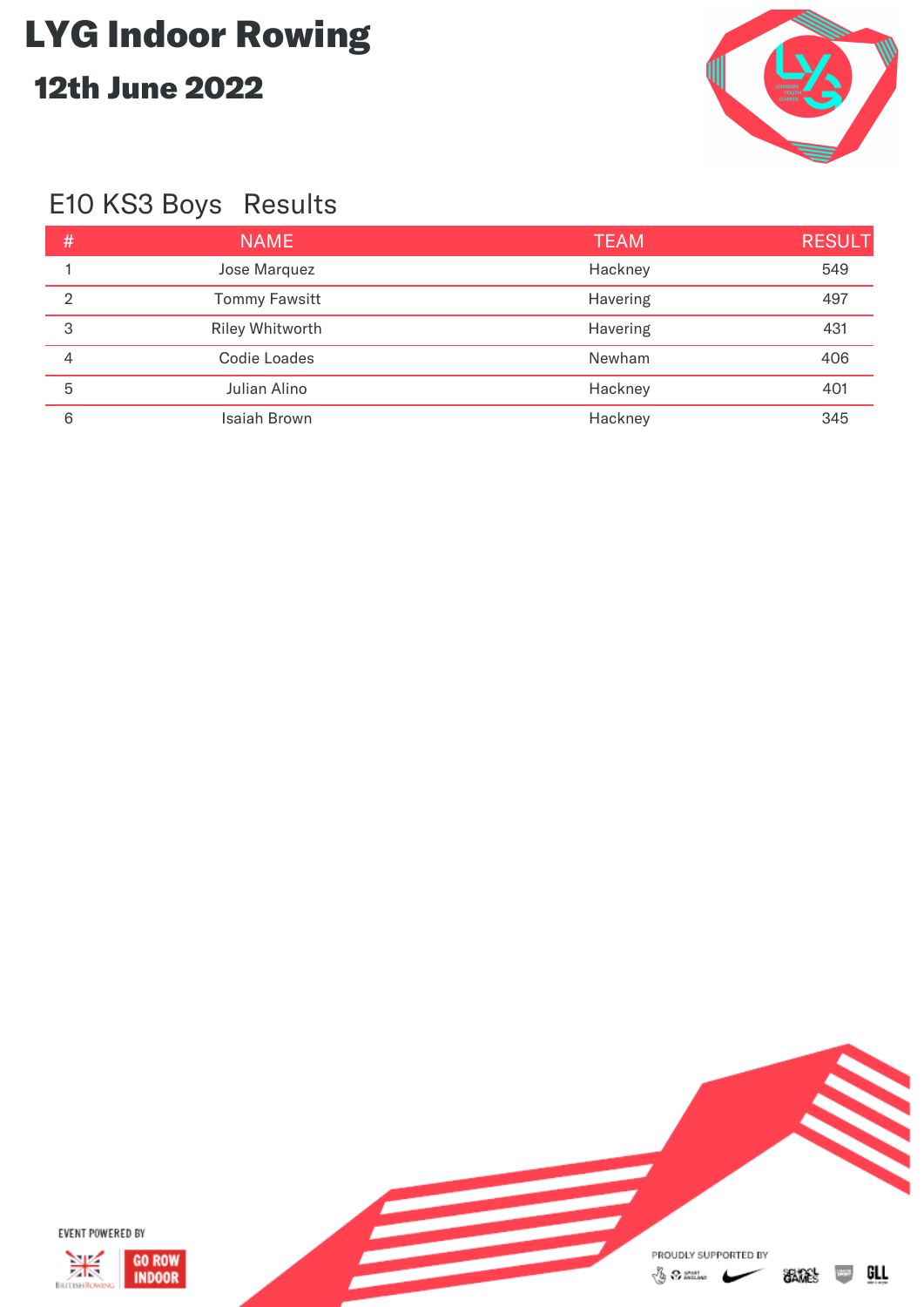

### E11 KS3 Girls Results

| <b>NAME</b>            | <b>TFAM</b> | <b>RESUL</b> |
|------------------------|-------------|--------------|
| Elizabeth Walker       | Havering    | 403          |
| Rebecca Everson        | Hackney     | 390          |
| <b>Brooke Gascoine</b> | Havering    | 284          |

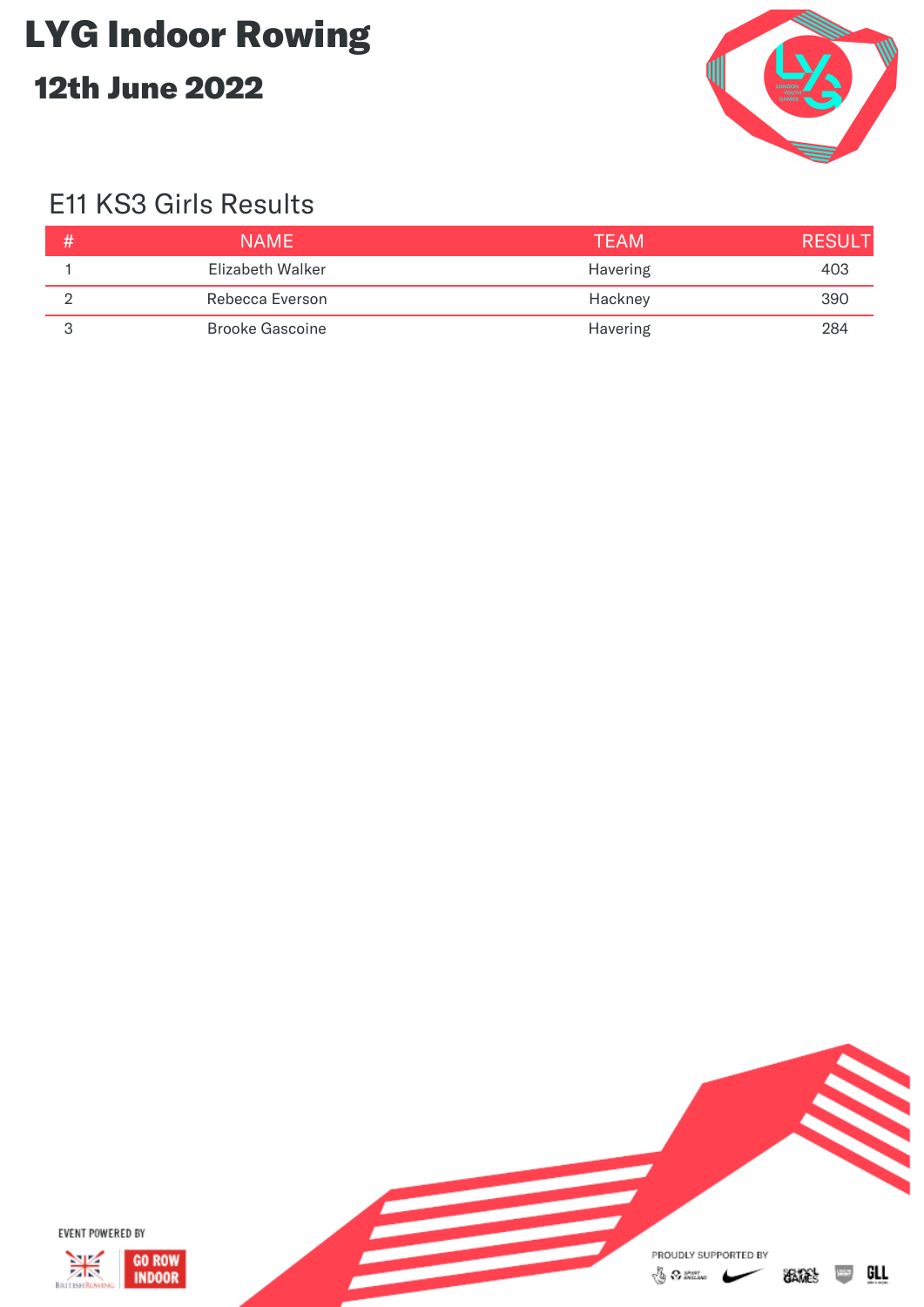

### E12 KS4 Boys Results

| # | <b>NAME</b>        | <b>TEAM</b> | <b>RESULT</b> |
|---|--------------------|-------------|---------------|
|   | Anthony Ellington  | Hackney     | 582           |
| റ | Jaylan Adu-Awuah   | Havering    | 528           |
| 3 | Leon Bengo         | Havering    | 510           |
|   | Joshua Nyantakyi   | Hackney     | 457           |
| 5 | Corey John-Herbert | Hackney     | 446           |

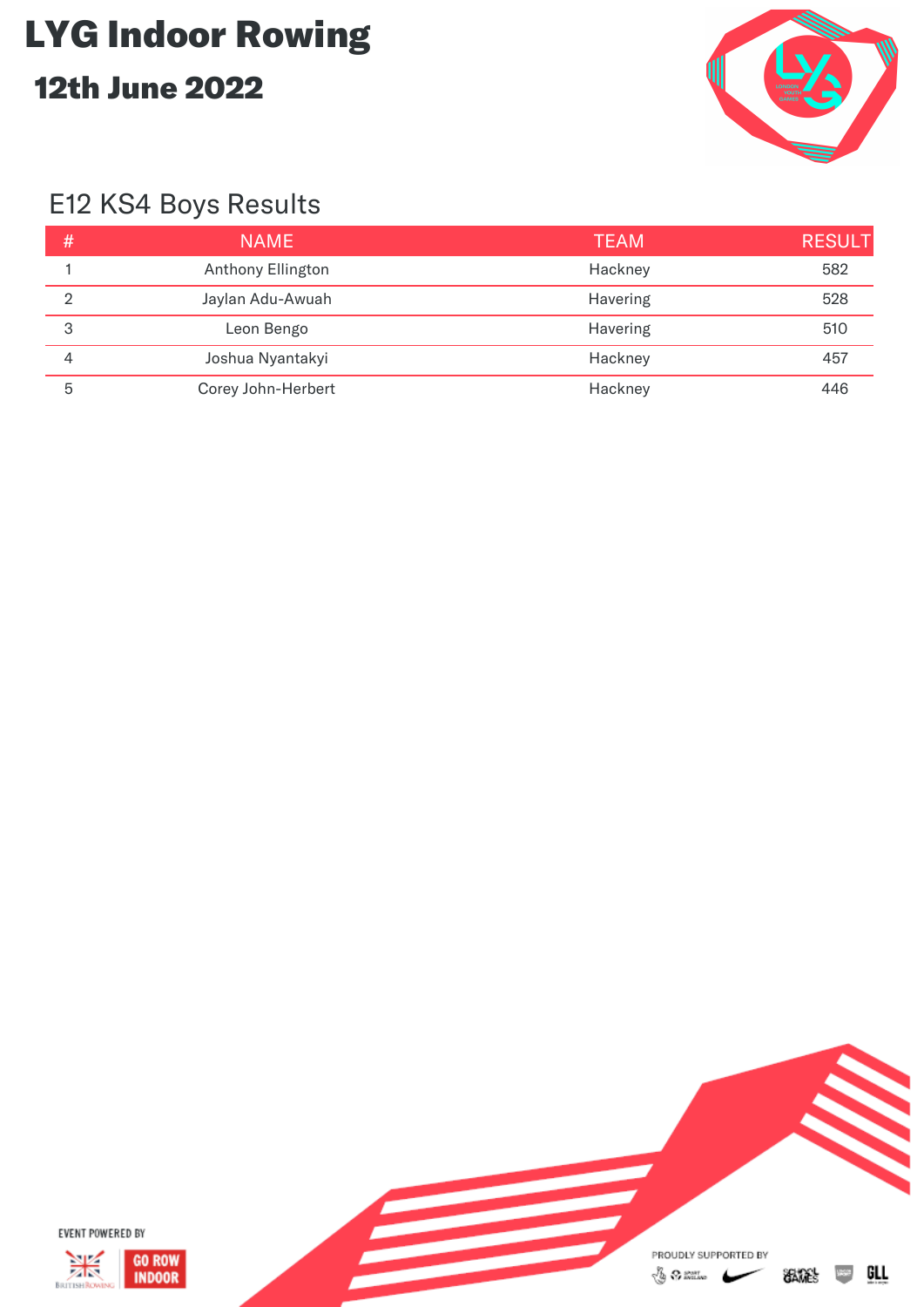

### E13 KS4 Girls Results

| <b>NAME</b>         | <b>TEAM</b> | <b>RESULT</b> |
|---------------------|-------------|---------------|
| Leona Addai         | Hackney     | 452           |
| Angelina Julien     | Hackney     | 408           |
| <b>Caitlin Hoey</b> | Havering    | 350           |

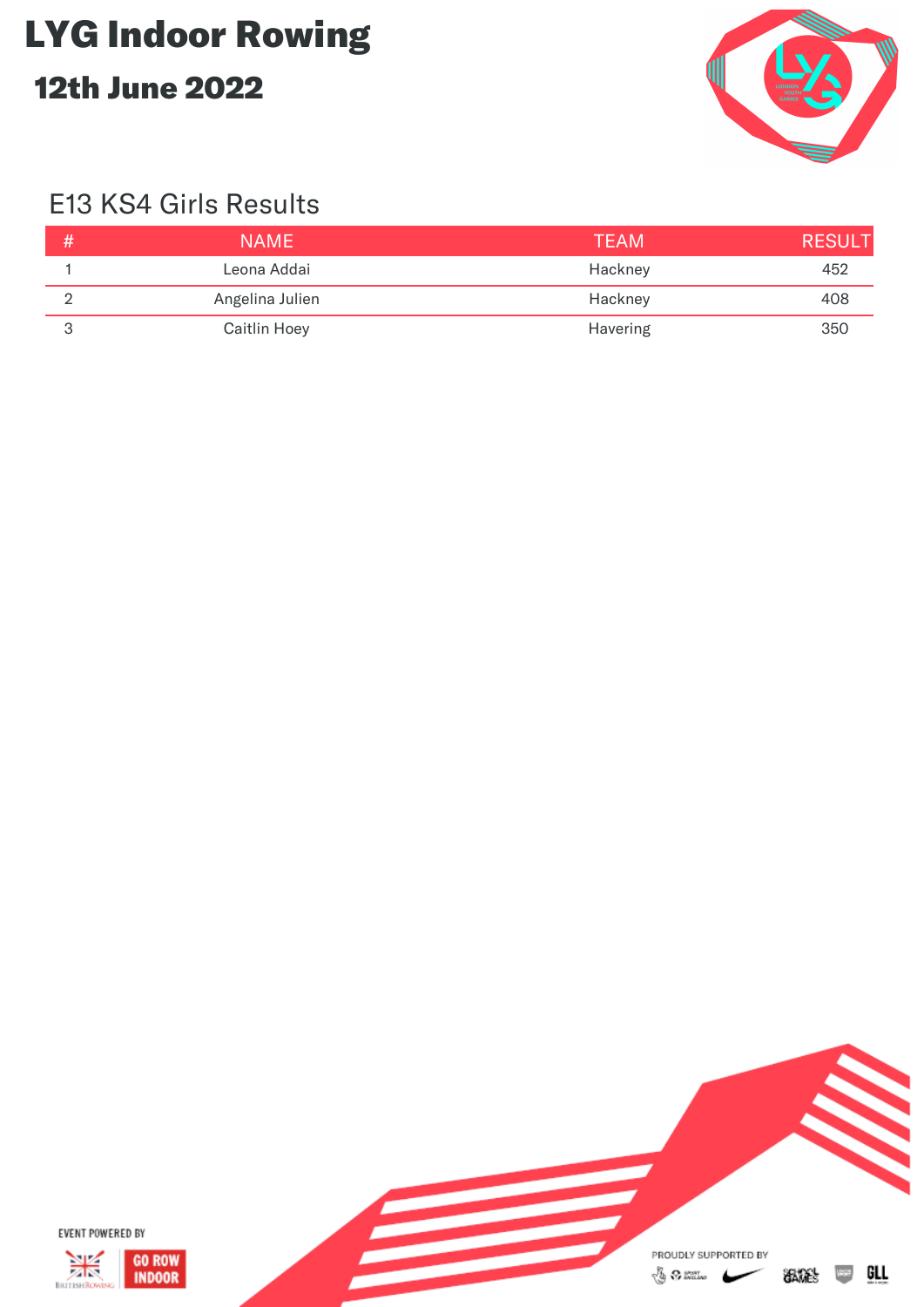

### E14 Team Relay Results

| #              | <b>NAME</b>              | <b>TEAM</b>            | <b>RESULT</b> |
|----------------|--------------------------|------------------------|---------------|
|                | Hackney                  | Hackney                | 2764          |
| $\overline{2}$ | Redbridge B              | Redbridge              | 2512          |
| 3              | Havering                 | Havering               | 2229          |
| 4              | Hammersmith and Fulham B | Hammersmith and Fulham | 1999          |
| 5              | Lewisham B               | Lewisham               | 1825          |
| 6              | Lambeth                  | Lambeth                | 1773          |
|                | Newham                   | Newham                 | 1267          |
| 8              | Greenwich                | Greenwich              | 883           |